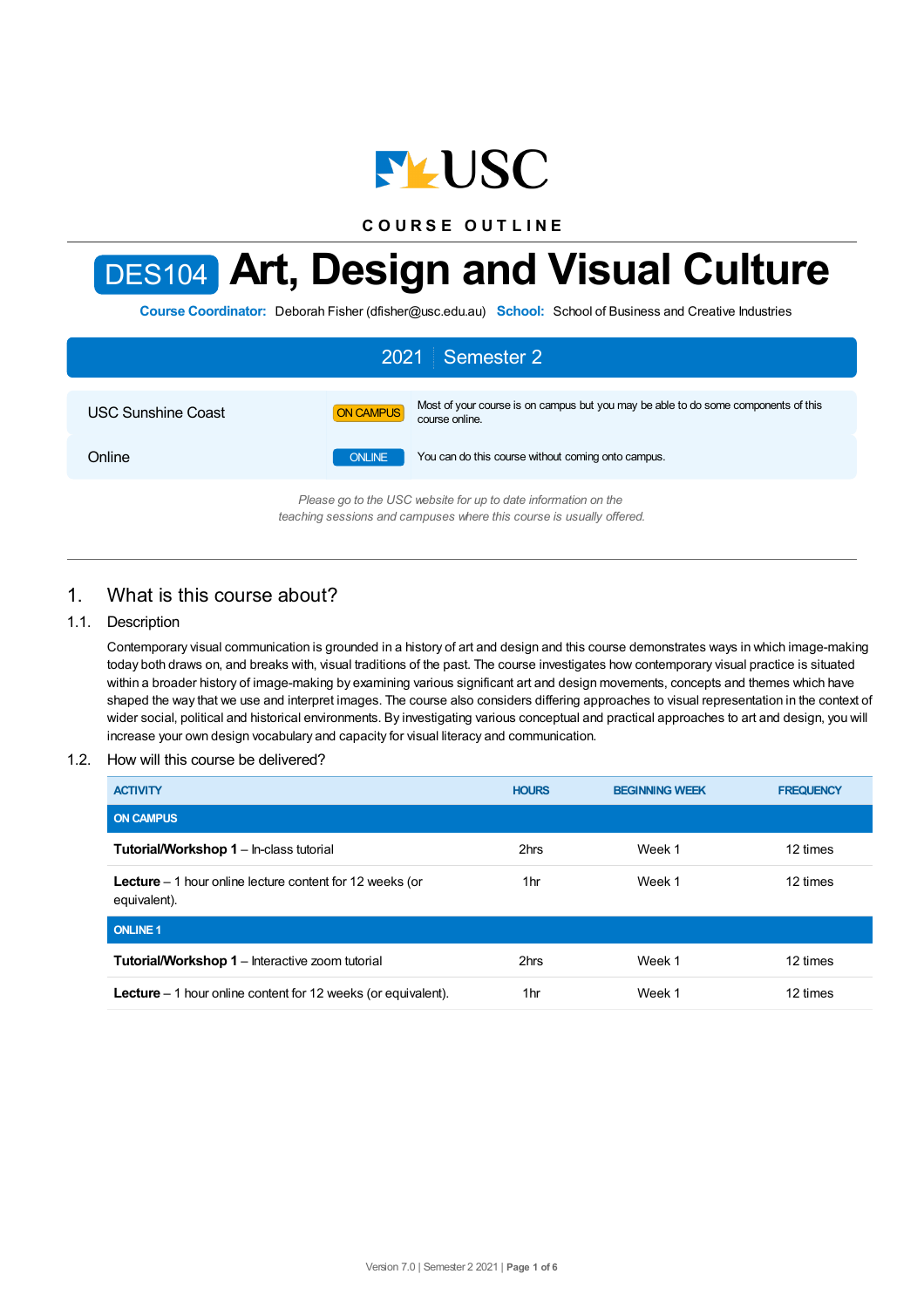#### 1.3. Course Topics

#### The course topics may include-

- 1. What can we learn about art, design and visual culture?
- 2. The Renaissance Period
- 3. The Baroque Period
- 4. Romanticism and Neo Classicism
- 5. Impressionism and Post-Impressionism
- 6. Early 20th C. Modernist Movements: Expressionism and Cubism
- 7. Art and Absurdity: Dada and Surrealism
- 8. Constructivism, the Bauhaus, and De Stile
- 9. Pop Art
- 10. Indigenous Australian Art
- 11. Eastern Art
- 12. Continuity and Change- Revisiting History of Art, Design and Visual Culture

### 2. What level is this course?

#### 100 Level (Introductory)

Engaging with discipline knowledge and skills at foundational level, broad application of knowledge and skills in familiar contexts and with support. Limited or no prerequisites. Normally, associated with the first full-time study year of an undergraduate program.

# 3. What is the unit value of this course?

#### 12 units

# 4. How does this course contribute to my learning?

|                | <b>COURSE LEARNING OUTCOMES</b>                                                                                                         | <b>GRADUATE QUALITIES</b>                                                 |
|----------------|-----------------------------------------------------------------------------------------------------------------------------------------|---------------------------------------------------------------------------|
|                | On successful completion of this course, you should be able to                                                                          | Completing these tasks<br>successfully will contribute to<br>you becoming |
|                | Describe the formal elements and content in works of art and design and demonstrate how this<br>contributes to meanings being conveyed. | Knowledgeable                                                             |
| $\overline{2}$ | Apply understandings of art historical style and relevant social and political contexts to the analysis<br>of works of art and design.  | Empowered                                                                 |
| 3              | Identify important works of art and design and communicate their significance.                                                          | Knowledgeable                                                             |
| $\overline{4}$ | Demonstrate an understanding of relationships and differences between works of art and design<br>from various styles and periods.       | Creative and critical thinker                                             |
| (5)            | Present a clear, well-researched, organised and imaginative analysis of works of art and design.                                        | Creative and critical thinker                                             |

# 5. Am Ieligible to enrol in this course?

Refer to the USC [Glossary](https://www.usc.edu.au/about/policies-and-procedures/glossary-of-terms-for-policy-and-procedures) of terms for definitions of "pre-requisites, co-requisites and anti-requisites".

#### 5.1. Pre-requisites

Not applicable

5.2. Co-requisites

Not applicable

#### 5.3. Anti-requisites

Not applicable

#### 5.4. Specific assumed prior knowledge and skills (where applicable)

It is assumed you will have basic visual analysis skills.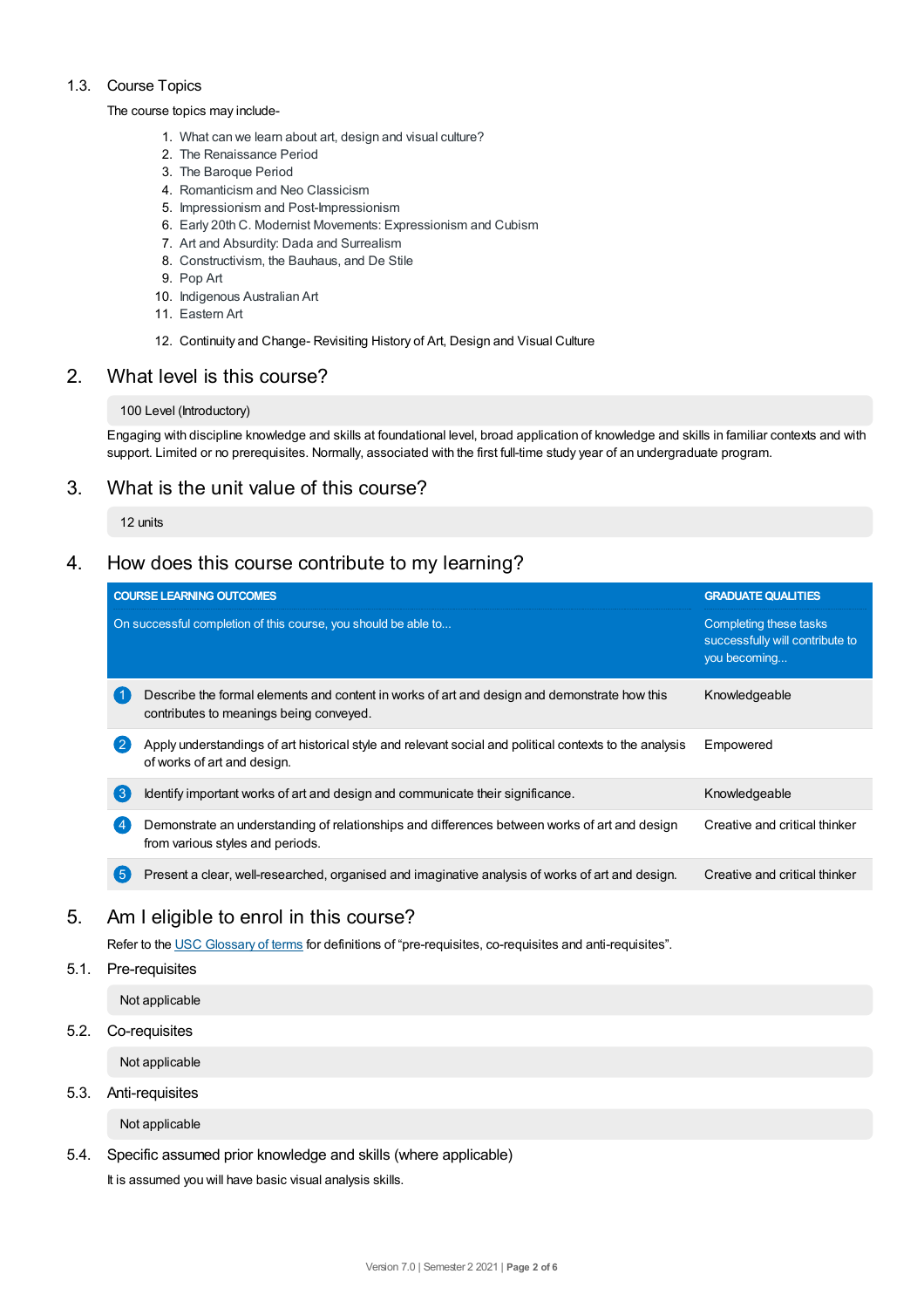# 6. How am Igoing to be assessed?

#### 6.1. Grading Scale

#### Standard Grading (GRD)

High Distinction (HD), Distinction (DN), Credit (CR), Pass (PS), Fail (FL).

#### 6.2. Details of early feedback on progress

In most weeks there will be individual activities and/or small group collaborative tasks. These will support the development of ideas and understanding for Tasks 1 and 2. These activities and class discussion will provide formative feedback on approaches for Tasks 1 and 2. From week 2 onwards, each lecture will contain short quizzes to provide formative feedback on understandings of course material for Task 3.

#### 6.3. Assessment tasks

| <b>DELIVERY</b><br><b>MODE</b> | <b>TASK</b><br>NO. | <b>ASSESSMENT</b><br><b>PRODUCT</b>       | <b>INDIVIDUAL</b><br><b>OR GROUP</b> | <b>WEIGHTING</b><br>$\frac{9}{6}$ | <b>WHAT IS THE</b><br><b>DURATION /</b><br>LENGTH?                                                          | <b>WHEN SHOULD I</b><br>SUBMIT? | <b>WHERE SHOULD I</b><br><b>SUBMIT IT?</b>               |
|--------------------------------|--------------------|-------------------------------------------|--------------------------------------|-----------------------------------|-------------------------------------------------------------------------------------------------------------|---------------------------------|----------------------------------------------------------|
| All                            | 1                  | Activity<br>Participation                 | Individual                           | 30%                               | Post 1: 150<br>words plus<br>`remake'.<br>Post 2:350<br>words, Post 3:<br>450 words<br>plus<br>presentation | <b>Refer to Format</b>          | Online Assignment<br>Submission with<br>plagiarism check |
| All                            | 2                  | Oral and Written<br>Piece                 | Group                                | 30%                               | 12 mins<br>(group of $2$ )15<br>mins (group of<br>3)                                                        | Week 11                         | Online Assignment<br>Submission with<br>plagiarism check |
| All                            | 3                  | Artefact - Creative,<br>and Written Piece | Individual                           | 40%                               | 5 visual<br>solutions +<br>1000 words                                                                       | Week 13                         | In Class                                                 |

#### **All - Assessment Task 1:** Looking at Art and Design

| <b>GOAL:</b>     | To demonstrate your ability to observe, interpret and critically analyse works of art and design.                                                                                                                                                                                                                                                                                                                                                                                                                                                              |                                                                                                                                      |                                     |  |  |
|------------------|----------------------------------------------------------------------------------------------------------------------------------------------------------------------------------------------------------------------------------------------------------------------------------------------------------------------------------------------------------------------------------------------------------------------------------------------------------------------------------------------------------------------------------------------------------------|--------------------------------------------------------------------------------------------------------------------------------------|-------------------------------------|--|--|
| <b>PRODUCT:</b>  | <b>Activity Participation</b>                                                                                                                                                                                                                                                                                                                                                                                                                                                                                                                                  |                                                                                                                                      |                                     |  |  |
| <b>FORMAT:</b>   | Submit: Post 1: Tues Week 5, Posts 2 & 3: Tues Week 7. Academic format. In weeks 5 and 7 you will provide Blackboard<br>posts responding to specific questions. This is an individual assignment which asks about the ways in which particular<br>artists or designers communicate. You will also be required to include relevant images that support your responses and to<br>present and discuss your Posts 1 and 3. The individual questions, requirements, word lengths and further information will<br>be provided on Blackboard under Assessment/Task 1. |                                                                                                                                      |                                     |  |  |
| <b>CRITERIA:</b> | No.                                                                                                                                                                                                                                                                                                                                                                                                                                                                                                                                                            |                                                                                                                                      | <b>Learning Outcome</b><br>assessed |  |  |
|                  |                                                                                                                                                                                                                                                                                                                                                                                                                                                                                                                                                                | The ability to observe, interpret and critically analyse works of art and design.                                                    | $(2)$ (3)                           |  |  |
|                  | 2                                                                                                                                                                                                                                                                                                                                                                                                                                                                                                                                                              | The ability to identify and differentiate stylistic and conceptual characteristics of individual<br>practitioners and art movements. | $\left( 4 \right)$                  |  |  |
|                  | 3                                                                                                                                                                                                                                                                                                                                                                                                                                                                                                                                                              | The ability to demonstrate relationships and influences between individual works.                                                    | (5)                                 |  |  |
|                  | 4                                                                                                                                                                                                                                                                                                                                                                                                                                                                                                                                                              | The ability to communicate clearly and cohesively about art and design.                                                              |                                     |  |  |
|                  |                                                                                                                                                                                                                                                                                                                                                                                                                                                                                                                                                                |                                                                                                                                      |                                     |  |  |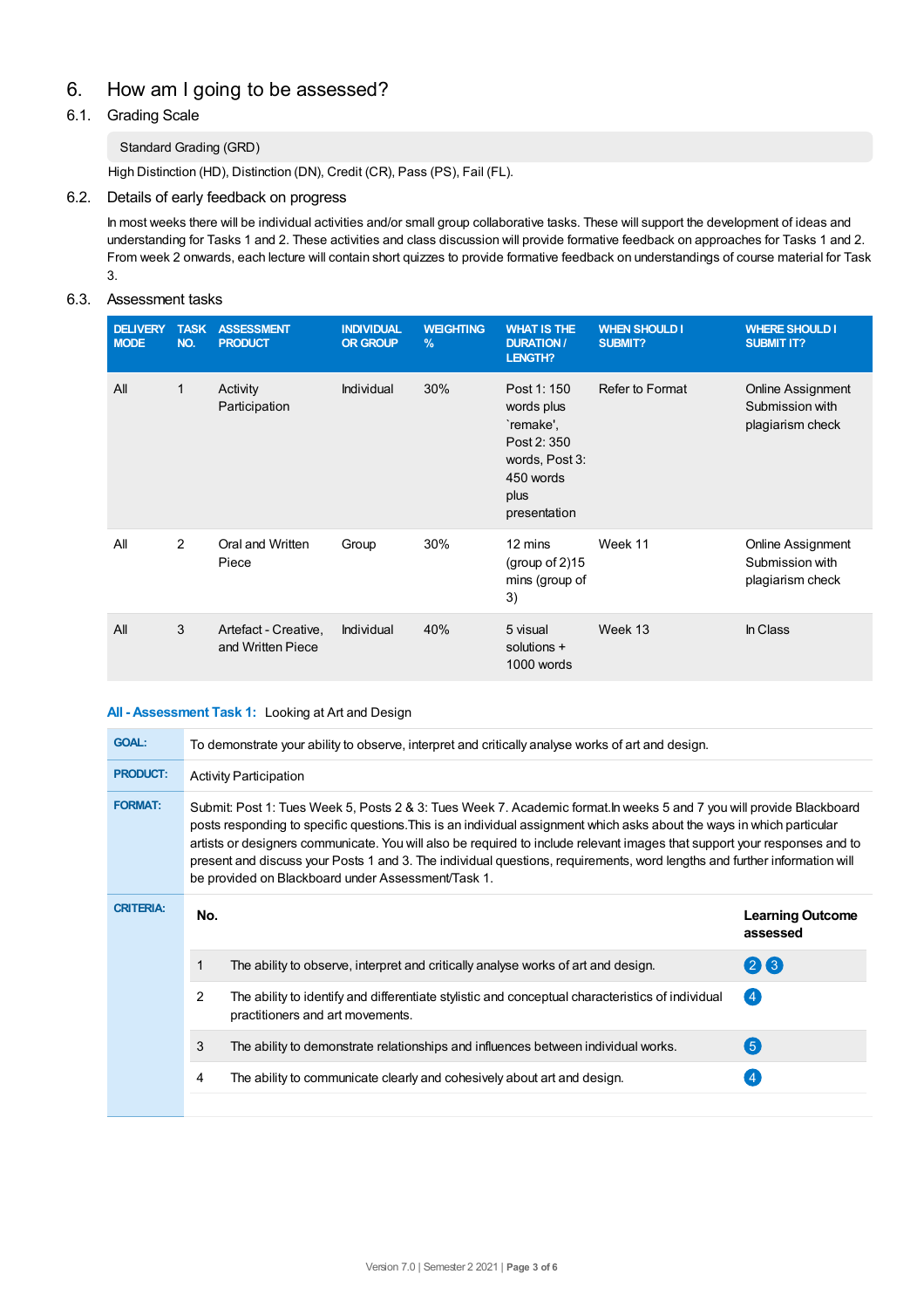**All - Assessment Task 2:** Art and Design in Context group presentation

| <b>GOAL:</b>     | To creatively present a comparative analysis of two works by a significant artist or designer, demonstrating stylistic<br>qualities and influences, and the influence of art historical movements and social and historical factors on their work. To<br>support your presentation with a creative artefact that demonstrates your understanding of the artist's style. |                                                                                                                                                         |                                     |  |  |  |
|------------------|-------------------------------------------------------------------------------------------------------------------------------------------------------------------------------------------------------------------------------------------------------------------------------------------------------------------------------------------------------------------------|---------------------------------------------------------------------------------------------------------------------------------------------------------|-------------------------------------|--|--|--|
| <b>PRODUCT:</b>  | Oral and Written Piece                                                                                                                                                                                                                                                                                                                                                  |                                                                                                                                                         |                                     |  |  |  |
| <b>FORMAT:</b>   | Academic format in groups of two or three develop a presentation, and a creative artefact (one per group member) to be<br>delivered in tutorials at an allocated date.Specific task details can be found on Blackboard in the Assessment/Task 2<br>section.                                                                                                             |                                                                                                                                                         |                                     |  |  |  |
| <b>CRITERIA:</b> | No.                                                                                                                                                                                                                                                                                                                                                                     |                                                                                                                                                         | <b>Learning Outcome</b><br>assessed |  |  |  |
|                  | 1                                                                                                                                                                                                                                                                                                                                                                       | The ability to identify and differentiate the stylistic and conceptual characteristics of<br>individual practitioners' work and relevant art movements. | $\left( 2\right)$                   |  |  |  |
|                  | 2                                                                                                                                                                                                                                                                                                                                                                       | Demonstrate the relationship between individual works and the art historical and broader<br>social and historical contexts in which they were created.  | $\left(3\right)$                    |  |  |  |
|                  | 3                                                                                                                                                                                                                                                                                                                                                                       | Critical analysis and interpretation of works of art and design supported by research and<br>evidence within the works.                                 | $\left( 1 \right)$                  |  |  |  |
|                  | 4                                                                                                                                                                                                                                                                                                                                                                       | Clear, cohesive and creative communication about art and design.                                                                                        |                                     |  |  |  |
|                  |                                                                                                                                                                                                                                                                                                                                                                         |                                                                                                                                                         |                                     |  |  |  |

#### **All - Assessment Task 3:** Art in Application

| <b>GOAL:</b>     | To demonstrate recognition and understanding of major art and design practitioners, their stylistic qualities and the<br>significance of their practice.                                                                                                                                                                                                                                                                                                                           |                                     |  |  |
|------------------|------------------------------------------------------------------------------------------------------------------------------------------------------------------------------------------------------------------------------------------------------------------------------------------------------------------------------------------------------------------------------------------------------------------------------------------------------------------------------------|-------------------------------------|--|--|
| <b>PRODUCT:</b>  | Artefact - Creative, and Written Piece                                                                                                                                                                                                                                                                                                                                                                                                                                             |                                     |  |  |
| <b>FORMAT:</b>   | Academic format.<br>• Produce a series of creative artefacts that demonstrates your understanding of<br>artist styles and/or art movements and apply them to a finished set of design<br>applications.<br>• Specific task details can be found on Blackboard in the Assessment/Task 3 section.<br>• You will also be required to include relevant images and text that supports your<br>creative artefacts.<br>• Lectures and tutorials will assist you in preparing for this task |                                     |  |  |
| <b>CRITERIA:</b> | No.                                                                                                                                                                                                                                                                                                                                                                                                                                                                                | <b>Learning Outcome</b><br>assessed |  |  |
|                  | Knowledge and identification of major works of art and design.                                                                                                                                                                                                                                                                                                                                                                                                                     | 08                                  |  |  |
|                  | 2<br>Demonstrated understanding of the significance of influential works of art and design.                                                                                                                                                                                                                                                                                                                                                                                        | 123                                 |  |  |
|                  | 3<br>Ability to identify, analyse and compare artistic styles.                                                                                                                                                                                                                                                                                                                                                                                                                     | $(4\mathbf{I}5)$                    |  |  |
|                  |                                                                                                                                                                                                                                                                                                                                                                                                                                                                                    |                                     |  |  |

# 7. Directed study hours

A 12-unit course will have total of 150 learning hours which will include directed study hours (including online if required), self-directed learning and completion of assessable tasks. Directed study hours may vary by location. Student workload is calculated at 12.5 learning hours per one unit.

## 8. What resources do I need to undertake this course?

Please note: Course information, including specific information of recommended readings, learning activities, resources, weekly readings, etc. are available on the course Blackboard site– Please log in as soon as possible.

#### 8.1. Prescribed text(s) or course reader

There are no required/recommended resources for this course.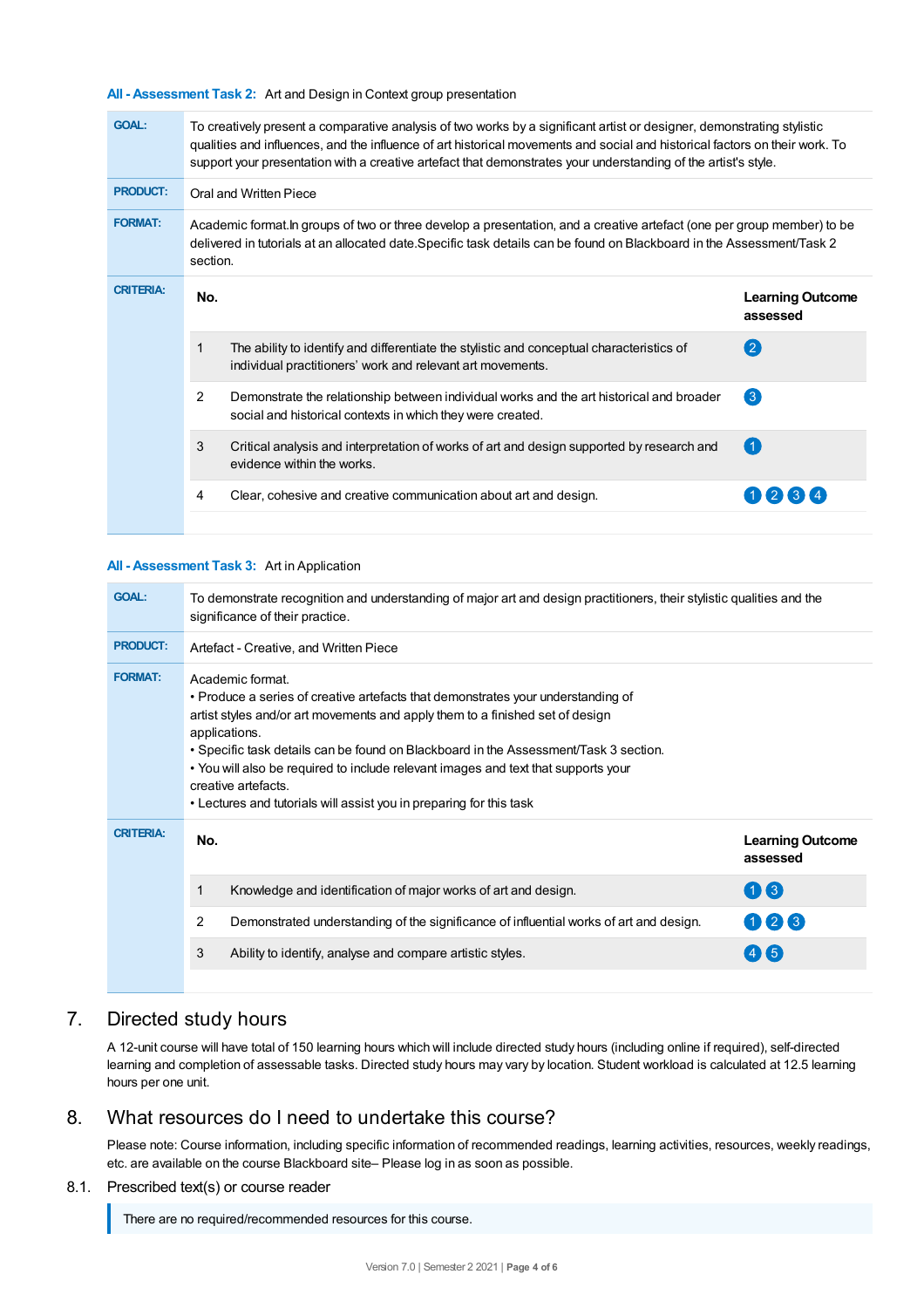#### 8.2. Specific requirements

Nil

# 9. How are risks managed in this course?

Health and safety risks for this course have been assessed as low. It is your responsibility to review course material, search online, discuss with lecturers and peers and understand the health and safety risks associated with your specific course of study and to familiarise yourself with the University's general health and safety principles by reviewing the online [induction](https://online.usc.edu.au/webapps/blackboard/content/listContentEditable.jsp?content_id=_632657_1&course_id=_14432_1) training for students, and following the instructions of the University staff.

# 10. What administrative information is relevant to this course?

#### 10.1. Assessment: Academic Integrity

Academic integrity is the ethical standard of university participation. It ensures that students graduate as a result of proving they are competent in their discipline. This is integral in maintaining the value of academic qualifications. Each industry has expectations and standards of the skills and knowledge within that discipline and these are reflected in assessment.

Academic integrity means that you do not engage in any activity that is considered to be academic fraud; including plagiarism, collusion or outsourcing any part of any assessment item to any other person. You are expected to be honest and ethical by completing all work yourself and indicating in your work which ideas and information were developed by you and which were taken from others. You cannot provide your assessment work to others.You are also expected to provide evidence of wide and critical reading, usually by using appropriate academic references.

In order to minimise incidents of academic fraud, this course may require that some of its assessment tasks, when submitted to Blackboard, are electronically checked through SafeAssign. This software allows for text comparisons to be made between your submitted assessment item and all other work that SafeAssign has access to.

#### 10.2. Assessment: Additional Requirements

Your eligibility for supplementary assessment in a course is dependent of the following conditions applying:

The final mark is in the percentage range 47% to 49.4% The course is graded using the Standard Grading scale

You have not failed an assessment task in the course due to academic misconduct

#### 10.3. Assessment: Submission penalties

Late submission of assessment tasks may be penalised at the following maximum rate:

- 5% (of the assessment task's identified value) per day for the first two days from the date identified as the due date for the assessment task.

- 10% (of the assessment task's identified value) for the third day - 20% (of the assessment task's identified value) for the fourth day and subsequent days up to and including seven days from the date identified as the due date for the assessment task.

- A result of zero is awarded for an assessment task submitted after seven days from the date identified as the due date for the assessment task. Weekdays and weekends are included in the calculation of days late. To request an extension you must contact your course coordinator to negotiate an outcome.

#### 10.4. Study help

For help with course-specific advice, for example what information to include in your assessment, you should first contact your tutor, then your course coordinator, if needed.

If you require additional assistance, the Learning Advisers are trained professionals who are ready to help you develop a wide range of academic skills. Visit the Learning [Advisers](https://www.usc.edu.au/current-students/student-support/academic-and-study-support/learning-advisers) web page for more information, or contact Student Central for further assistance: +61 7 5430 2890 or [studentcentral@usc.edu.au](mailto:studentcentral@usc.edu.au).

#### 10.5. Wellbeing Services

Student Wellbeing provide free and confidential counselling on a wide range of personal, academic, social and psychological matters, to foster positive mental health and wellbeing for your academic success.

To book a confidential appointment go to [Student](https://studenthub.usc.edu.au/) Hub, email [studentwellbeing@usc.edu.au](mailto:studentwellbeing@usc.edu.au) or call 07 5430 1226.

#### 10.6. AccessAbility Services

Ability Advisers ensure equal access to all aspects of university life. If your studies are affected by a disability, learning disorder mental health issue, , injury or illness, or you are a primary carer for someone with a disability or who is considered frail and aged, [AccessAbility](https://www.usc.edu.au/learn/student-support/accessability-services/documentation-requirements) Services can provide access to appropriate reasonable adjustments and practical advice about the support and facilities available to you throughout the University.

To book a confidential appointment go to [Student](https://studenthub.usc.edu.au/) Hub, email [AccessAbility@usc.edu.au](mailto:AccessAbility@usc.edu.au) or call 07 5430 2890.